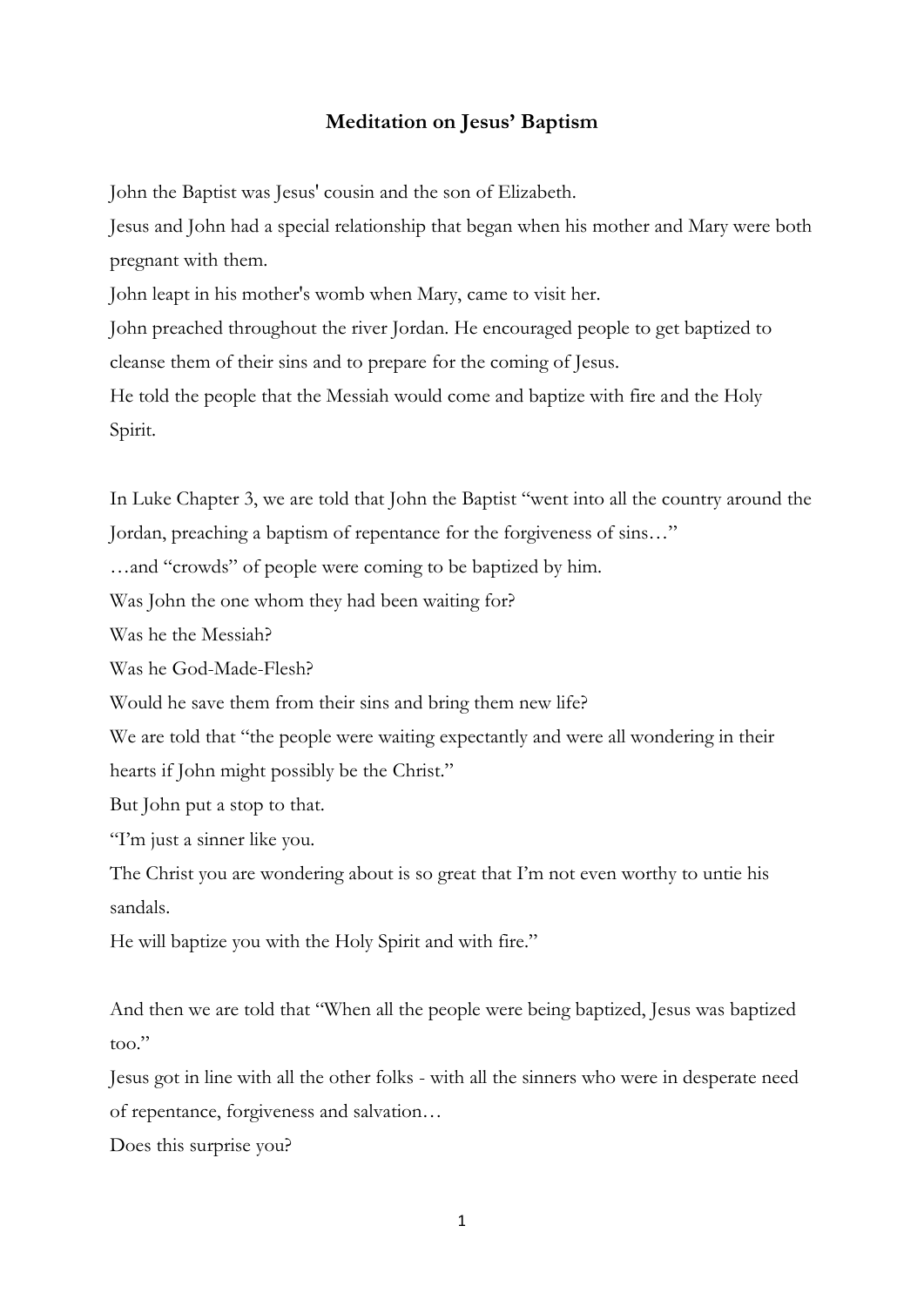I think it's safe to say that John the Baptist was surprised!

Imagine you are going to a huge rock concert, packed to the doors with eager and excited fans.

Everyone is excited; they are waiting for the thunderous music to begin.

This will be music for a battle, for a victory, thunder and lightning,

an explosion of joyful noise!

The concert promoter comes on stage and declares that the famous musician has arrived…

Everyone gets on their feet, to welcome the man who is going to fulfil their expectations.

As you stand there eagerly, a small figure comes on the stage.

He doesn't look at all like what you expected.

He is carrying, not an electric guitar, but a small flute.

As you watch, shocked into silence, he plays, gently and softly,

…a tune quite different to what you had imagined.

But as you listen, you start to hear familiar themes played in a new way.

The music is haunting and fragile,

winding its way into your imaginations and hopes and transforming them.

And, as the song comes to its close, as though at a signal, the drums, bass and guitars respond with a new version of the music you had been expecting all along.

Now listen to John as the concert promoter, talking you into excitement about the hero who is about to appear: "He's coming! He's more powerful than me! He will give you God's wind and God's fire, not just water! He'll sort you out. He'll clear out the mess.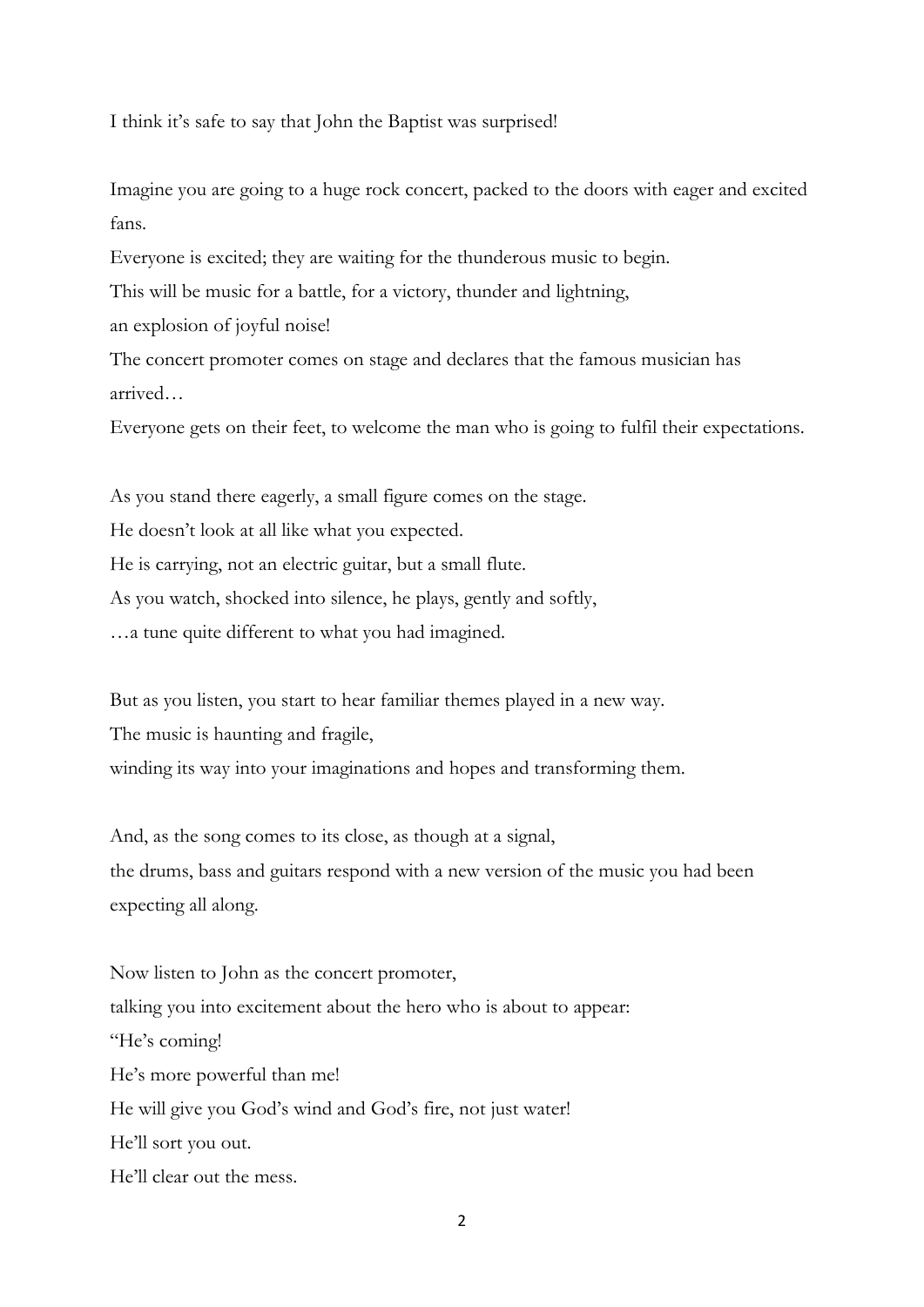He'll clean up God's farm so that only the good wheat is left!"

We're on our feet, expecting a great leader, perhaps the living God himself, sweeping into the arena with a great explosion, a blaze of light and colour, transforming everything in a single blow! And instead… - we get Jesus.

The Jesus we have only met so far…as a baby with a price on his head. A Jesus who comes and stands humbly before John, asking for baptism, along with everyone else who has been broken by the "wear and tear" of this world. A Jesus who is identifying himself, not with a God who sweeps everyone before him in judgment, but who is with the people and loves them, forgives them, befriends them…

John, of course, is disturbed! Why would Jesus be coming to be baptized? What's happened to the agenda? What's happened to the wind and fire, to the clearing out of God's barn?

In this story of Jesus' baptism we are offered to follow a Jesus who submits to God's grace and finds identity and affirmation.

May we find that too.

We are offered to follow a Jesus who expresses trust and faith.

May we express these too.

We are offered to follow a Jesus who hears a voice from heaven proclaiming that he is God' beloved son.

May we here this voice too – throughout the weeks and months to come.

In the story of Jesus' baptism we are offered to play the music of our lives to a different tune…

…not the tune of fear and scare but the tune of love and gentleness.